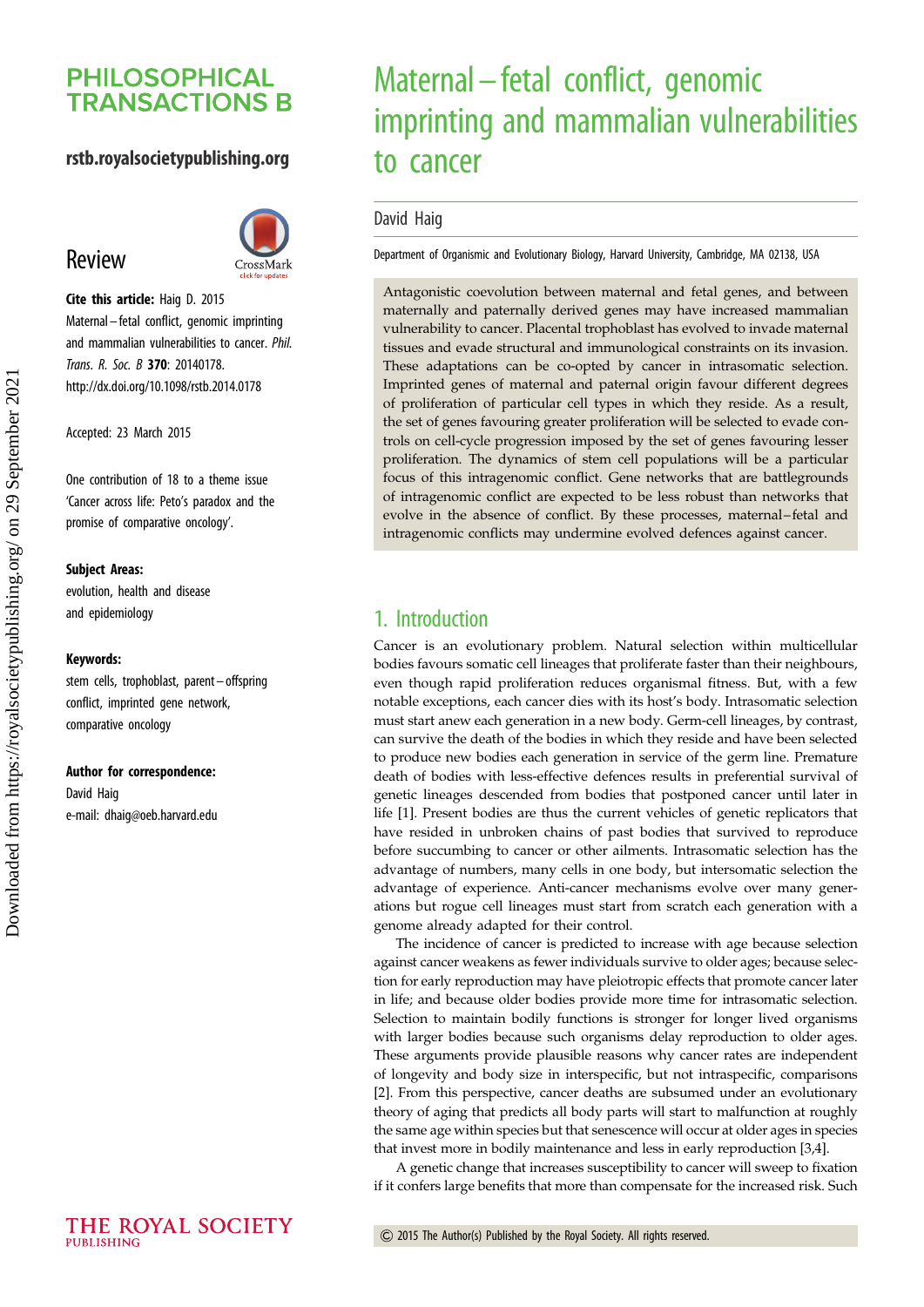2

antagonistically pleiotropic effects could reflect a fundamental trade-off in which a benefit necessarily entails risk or could reflect recent selection for a benefit of which the predisposition was an 'incidental' companion carried along for the ride [\[5,6](#page-4-0)]. Given sufficient time, selection imposed by untimely deaths from cancer should decouple incidental predispositions from benefits, albeit with evolutionary delay. Evolutionary 'arms races' in which adaptations of one party select for counteradaptations of the other ad infinitum can function as engines of perpetual positive selection and thus provide a renewable source of incidental pleiotropy. Although each new predisposition should be temporary, the ground would shift constantly under the feet of anti-cancer mechanisms.

Antagonistic coevolution between hosts and pathogens is the classic example of an evolutionary arms race. The evolution of new host defences and new stratagems of pathogens to evade these defences could both have incidental pleiotropic effects that increased predisposition to cancer of hosts. However, pathogens, especially viruses, could also be directly selected to undermine anti-cancer adaptations of hosts. If host defences against cancer are also deployed against viruses, then viruses will be selected to circumvent these defences within infected host cells. If proliferation of infected cells increases viral titres and high titres increase new infections, then viruses will be selected to overcome host barriers to cell proliferation [\[7\]](#page-5-0). Such cancer-promoting adaptations can be fine-tuned over many viral generations as viral lineages move from cell to cell and body to body. These viral adaptations can confer proliferative advantages on host cells in intrasomatic selection even if the virus itself does not benefit.

Evolutionary conflicts associated with pregnancy provide another source of antagonistic coevolution that may increase vulnerability to cancer [[6](#page-4-0),[8](#page-5-0)]. Mothers and fetuses 'disagree' over the depth of placental intrusion into maternal tissues, and fetal genes of maternal and paternal origin (matrigenes and patrigenes) 'disagree' over proliferation of particular cell types within growing bodies. Thus, a fifth column may exist within the genome that evolves to subvert controls on tissue invasion and cellular proliferation. Cancer progression involves evasion of extrinsic controls on metastasis and evasion of intrinsic controls on cellular proliferation [\[9\]](#page-5-0). The next section will consider evasion of extrinsic controls in the context of adaptations of trophoblast to circumvent maternal controls on its invasion of the uterus. The following section will consider evasion of intrinsic controls on proliferation in the context of conflicts between matrigenes and patrigenes over the expansion of particular cell populations.

# 2. Trophoblast and the subversion of extrinsic defences

'From a position of neglect and obscurity, placental tissue has rapidly passed into a place so important that it is likely to prove the point of departure for all future theories of tumour formation' [[10](#page-5-0), p. 592].

Similarities between trophoblast and malignant cells have been noted for more than a century [\[11](#page-5-0)-[17\]](#page-5-0). Shared features include rapid proliferation, invasion of neighbouring tissues, deportation to distant sites, vasculogenic mimicry, induction of angiogenesis and modulation of immune responses [\[18](#page-5-0) –[21](#page-5-0)]. Trophoblast and malignant cells both use aerobic glycolysis [[22,23\]](#page-5-0) and many cancers express 'trophoblast-specific' genes [[24](#page-5-0)–[27](#page-5-0)].

The  $\beta$ -subunit of chorionic gonadotropin (CG $\beta$ ) is a quintessential product of trophoblast that is expressed by many trophoblastic and non-trophoblastic tumours [\[14,28](#page-5-0)] and has been considered a 'definitive cancer biomarker' [[16\]](#page-5-0). Although CG<sub>B</sub> possesses anti-apoptotic and invasionpromoting activities [[29](#page-5-0),[30](#page-5-0)], any role in cancer progression must be primate-specific because the duplications that generated a cluster of CGB genes from an ancestral LHB gene are primate-specific [\[31](#page-5-0)]. Many similar examples could be given. Molecular similarities between trophoblast and cancer will be lineage-specific because placentas probably vary more among mammals than any other organ [\[32](#page-5-0)] and because trophoblast-specific genes are lineage-specific [\[33](#page-5-0)].

The earliest hypotheses of a special relation between placentation and cancer were inspired by two key discoveries of the 1890s [[34\]](#page-5-0). The first was the recognition that the highly invasive and invariably fatal 'deciduoma malignum' had the same cellular composition as the sheathing layers of placental villi [\[35,36\]](#page-5-0). The second was the description of an early human embryo that had clearly penetrated into, and embedded itself within, maternal tissues [\[37\]](#page-5-0). As Adami wrote: the 'syncytial cells of the placenta ...have, physiologically, well marked powers of eroding or breaking down the uterine tissue and through their agency it is that the villi penetrate into the maternal blood sinuses. Physiologically, that is, they possess what we regard as malignant properties. The highly malignant tumour, formed as a result of their overgrowth, the so-called deciduoma or syncytioma malignum, is thus clearly an example of cells which are the product of one individual invading the tissues of another individual' [\[38,](#page-5-0) p. 623]. Deciduoma (or syncytioma) malignum was renamed chorionepithelioma (now choriocarcinoma) to reflect the new understanding of its origin.

Beard extrapolated from chorionepitheliomas to all cancers: 'there is morphologically but one form of cancer, no matter how different it may appear to be in diverse localities'; all cancers develop from vagrant germ cells that differentiate aberrantly as chorionic tissue with unlimited growth [[39](#page-5-0), p. 1759]. A review of trophoblastic theories of cancer is beyond the scope of this paper but I will attempt to elucidate some features of Beard's thought that may be obscure to most modern readers. His hypothesis of vagrant germ cells was embedded within a broader theory of a fundamental unity between plant and animal life cycles [\[39](#page-5-0)–[42](#page-5-0)]. Beard believed that the alternation of asexual (sporophyte) and sexual (gametophyte) generations of plants had its counterpart in an alternation of asexual (larval) and sexual (adult) stages in animals. Plant and animal life cycles differed in that the transition from asexual to sexual forms was accompanied by a halving of chromosome number in plants but occurred without chromosome reduction in animals (analogous to aposporous development in plants) [\[43](#page-5-0)]. The chorion was the 'larval' generation of mammals. Under abnormal conditions, this asexual generation could exhibit unrestricted growth and metastasis within its sexual host. Beard's hypothesis has had a chequered history: it has been promoted by advocates of controversial cancer therapies [[44](#page-5-0)] and interpreted as prefiguring modern concepts of cancer stem cells [\[27](#page-5-0)].

Comparisons of trophoblast and cancer are usually qualified by a caveat that trophoblastic invasion is tightly regulated. Placentas are considered 'well-behaved tumours' [[18\]](#page-5-0). But placentation is not a seamless collaboration between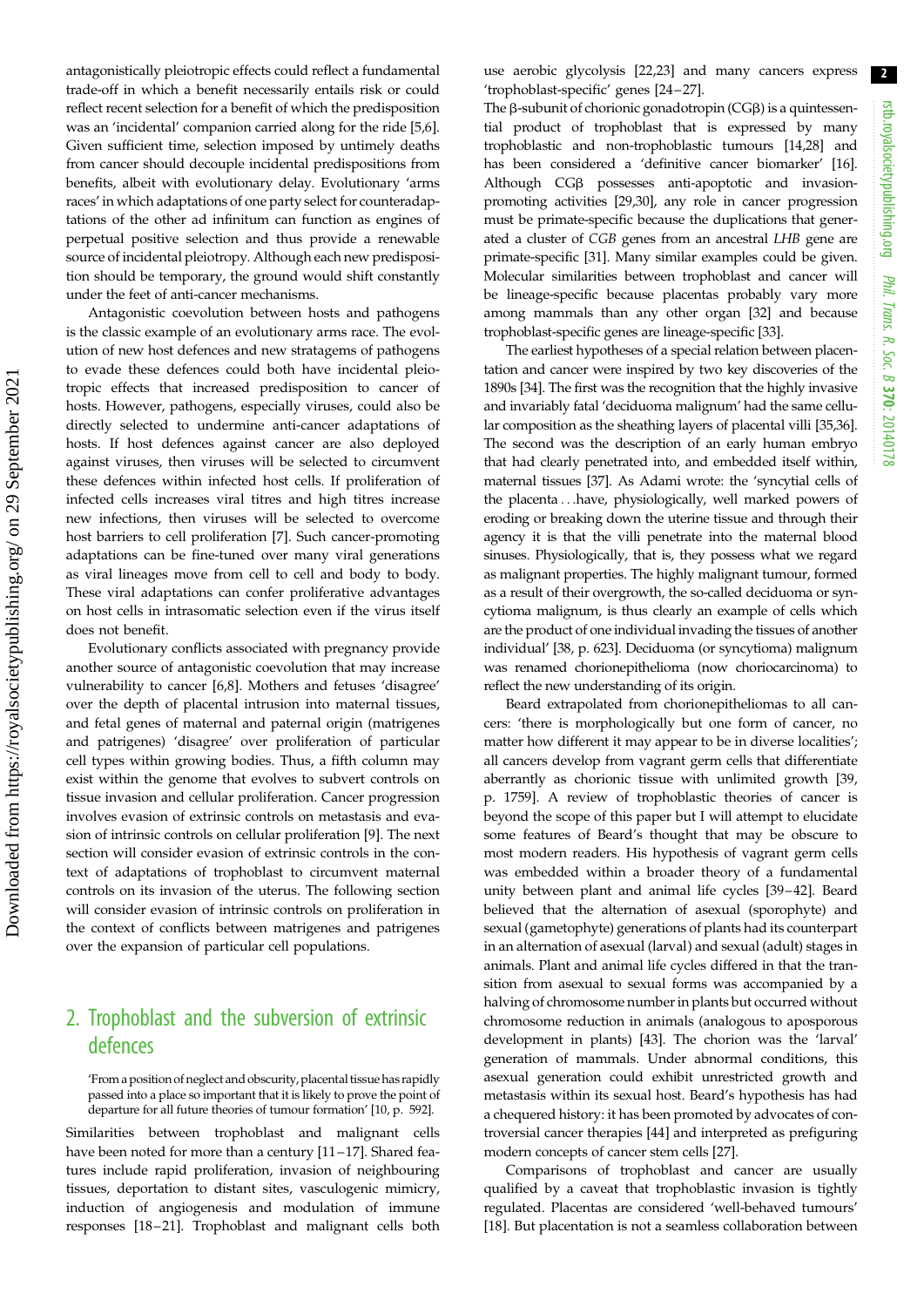3

the generations because mother and fetus are distinct genetic individuals with distinct genetic interests. The theory of maternal– fetal conflict accepts the existence of mutual interests but recognizes that cooperation to achieve common goals is not guaranteed. Mothers are selected to allow, but to limit, fetal access to nutrients and fetuses are selected to circumvent maternal controls [\[34,45](#page-5-0),[46\]](#page-5-0). Trophoblast, like the future child of which it is an agent, need not always be well behaved because mothers' capacities to control unruly placentas are constrained by placentas' abilities to evade restraint.

Gestational physiology is predicted to lack the exquisite homeostatic controls of evolved processes within genetically uniform bodies [[47\]](#page-5-0). The high frequency of major health complications during the short nine months of pregnancy, compared with the reliable year-after-year function of other bodily systems, is a measure of this inherent instability. The classical distinction between physiology and pathology breaks down because what benefits one party may harm the other. Pre-eclamptic placentas release factors into maternal blood that cause endothelial damage (maternal pathology) possibly as an adaptation of insufficiently nourished fetuses to increase blood flow to the placenta (fetal physiology) [\[48](#page-5-0)]. But maternal feedback to limit damage cannot be 'trusted' because mothers and offspring have incentives to misrepresent their true state [[47,49\]](#page-5-0). An embryo's ability to implant and develop to term at an extrauterine site provides some of the clearest evidence for the absence of intimate 'maternal– fetal dialogue' [\[50](#page-5-0)]. Neither mother nor embryo benefits from ectopic implantation but embryos have evolved to 'ignore' most maternal advice as potentially self-interested.

Trophoblast and maternal cells come into intimate contact during establishment of the uteroplacental circulation. Maternal arterioles are breached by trophoblast and converted into low resistance channels over which the mother has little vasomotor control. In this process of arterial remodelling, smooth muscle cells undergo apoptosis and elastic elements of the extracellular matrix are degraded and replaced by fibrinoid [\[51](#page-5-0)]. Maternal blood is extravasated from the opened spiral arteries into the intervillous space of the placenta from where it returns to the maternal circulation via uterine veins. The capacity of the uteroplacental circulation to deliver nutrients near term is determined, in large part, by the extent of vascular remodelling in the first trimester, particularly the number of spiral arteries modified and how deeply their modification extends into the myometrium. Pregnancies in which remodelling is shallow, or affects few arteries, are associated with high resistance to flow in the placental bed and reduced perfusion of the intervillous space [\[52,53](#page-5-0)]. Although mothers and fetuses have a mutual interest in placental perfusion once a mother is 'committed' to carrying a fetus to term, fetuses favour the uterus receiving a larger share of maternal cardiac output, especially near term when fetal needs are greatest [\[48](#page-5-0)].

Maternal immune cells participate in the remodelling of the endometrial segments of spiral arteries [[54,55\]](#page-5-0). Many researchers have succumbed to the temptation of conceptualizing vascular remodelling as an unproblematic collaboration of mother and fetus, but some maternal participation is what one might expect if the maternal purpose is to allow-but-tolimit arterial remodelling. Trophoblast does not need maternal cooperation to establish a placental blood supply when implantation occurs at ectopic sites [[56](#page-6-0)]. No-one would suggest mothers have been selected to prepare the way for embryos outside the uterus.

Trophoblast is selected to evade maternal restraints on its invasion of maternal tissues, with each new maternal restraint undermined by new trophoblastic countermeasures. By this evolutionary process, trophoblast has evolved abilities to degrade extracellular matrix, penetrate basement membranes, induce apoptosis in maternal immune cells and ignore apoptotic signals [[15,](#page-5-0)[57](#page-6-0)–[59](#page-6-0)]. All these attributes evolved because of the benefits they provided fetal genes in their struggle with maternal genes over the control of maternal physiology during pregnancy but all can be redeployed by tumour cells in intrasomatic selection to evade 'host' defences and facilitate malignant spread [[8](#page-5-0)].

# 3. Genomic imprinting and the subversion of intrinsic defences

Chorionepitheliomas were often preceded by the abortion of a vesicular mole [[60\]](#page-6-0) (the noun refers to a mass rather than a burrowing creature). A vesicular, or hydatidiform, mole was a conceptus with abundant proliferation of trophoblast but usually without an associated embryo. The discovery that most 'complete' hydatidiform moles possess two haploid sets of paternally derived chromosomes without any maternally derived chromosomes [[61](#page-6-0),[62\]](#page-6-0) provided some of the first evidence that matrigenes and patrigenes had differential effects during human development and that patrigenes had a special role in trophoblast development.

A complete hydatidiform mole (CHM) is a conceptus composed of swollen placental villi without embryonic parts, whereas a partial hydatidiform mole (PHM) possesses both normal and swollen villi with an associated embryo [[63\]](#page-6-0). Most CHMs are androgenetic diploids, whereas many PHMs are triploids [[64\]](#page-6-0) although not all triploids are PHMs because the phenotype of triploids depends on the parental origin of the constituent genomes. Diandric triploids develop as PHMs with placental hyperplasia, whereas digynic triploids exhibit placental hypoplasia [[65,66\]](#page-6-0). Thus, proliferation of trophoblast depends on the ratio of maternal to paternal genomes of a conceptus  $(xm : yp)$ , with paternal genomes promoting trophoblastic hyperplasia and maternal genomes hypoplasia. Proliferation is greatest in CHMs (0m : 2p), less in PHMs (1m : 2p), less still in biparental diploids (1m : 1p) and least in digynic triploids (2m : 1p). Moreover, biparental diploids and digynic triploids develop as CHMs when maternal genomes acquire the epigenetic features of paternal genomes because of maternal mutations in NLRP7 or KHDC3L [[67](#page-6-0)–[69](#page-6-0)]. Choriocarcinomas develop after one in 40 000 normal pregnancies, after one in 40 CHMs, but rarely after PHMs [\[70](#page-6-0)]. Thus, presence of a maternal genome dramatically reduces the risk of choriocarcinoma but absence of a maternal genome is insufficient for its development.

The kinship theory of genomic imprinting proposes that imprinted gene expression evolves because of conflicting selective forces acting on matrigenes and patrigenes [\[71](#page-6-0),[72\]](#page-6-0). In the context of pregnancy, fetal genes are selected to impose greater demands on mothers when a gene is a patrigene than when the same gene is a matrigene [\[45](#page-5-0),[73\]](#page-6-0). Thus, patrigenes promote (and matrigenes restrain) proliferation of trophoblast because this is the fetal tissue principally involved in resource acquisition from mothers. More generally, the theory predicts intragenomic conflict over cellular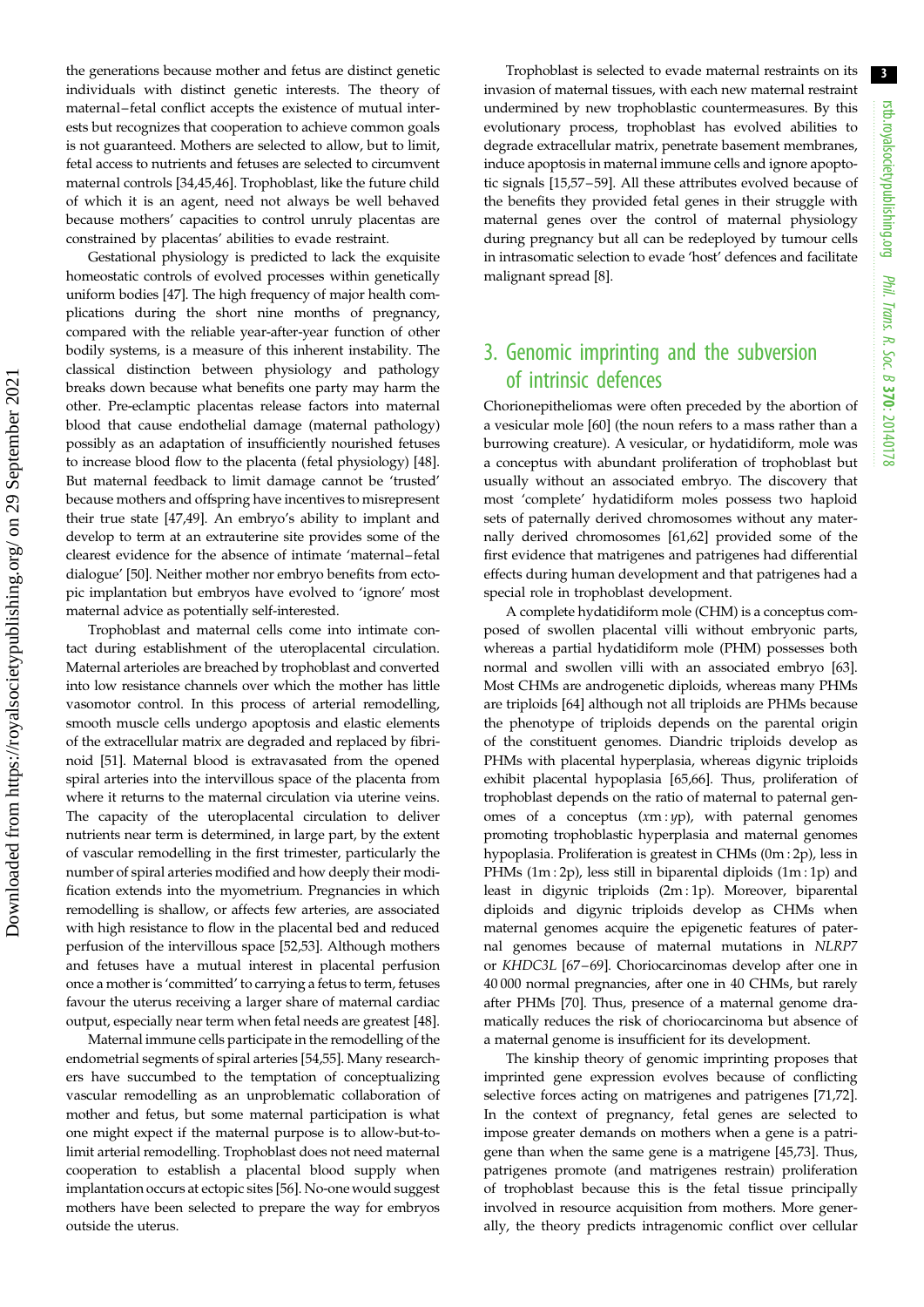4

proliferation whenever matrigenes and patrigenes favour different optimal sizes of a tissue.

Summers et al. [\[8\]](#page-5-0) applied the kinship theory to cancer. Maternally expressed genes (MEGs) were predicted to restrain, and paternally expressed genes (PEGs) to enhance, cellular proliferation and invasion. Parent-specific monoallelic expression increased vulnerability to cancer because loss of function of MEGs and reactivation of the silent maternal copy of PEGs would promote cellular proliferation and metastasis. Consistent with these predictions, expression of a cyclin-dependent kinase inhibitor CDKN1C (a MEG) is frequently reduced in cancer [\[74,75](#page-6-0)], whereas expression of an insulin-like growth factor IGF2 (a PEG) is frequently increased in cancer [\[76](#page-6-0)]. CDKN1C fits the initial predictions for a MEG closely, but not perfectly. Although, CDKN1C inhibits migration, invasion and cellular proliferation [[77\]](#page-6-0), no mutations have been observed in cancer [\[74,75](#page-6-0)]. A possible reason for the absence of oncogenic CDKN1C mutations is that p57, the CDKN1C protein, is required to prevent apoptosis [\[78,79](#page-6-0)] perhaps as a fail-safe control on proliferation.

A cluster of imprinted loci at human chromosome 11p15.5 includes CDKN1C and IGF2 and is implicated in the regulation of fetal growth and its perturbation in Beckwith–Wiedemann syndrome (BWS), Silver–Russell syndrome (SRS) and IMAGe syndrome [\[80](#page-6-0)–[82](#page-6-0)]. Fetal overgrowth is a feature of BWS, whereas intrauterine growth retardation characterizes SRS and IMAGe syndrome. CDKN1C mutations, when inherited from mothers, cause familial BWS when the mutation inactivates the encoded protein but SRS or IMAGe syndrome when the mutation enhances protein stability [\[81,83](#page-6-0)–[87](#page-6-0)]. Reactivation of IGF2's maternally silent allele, or duplication of its paternally active allele, is associated with BWS, whereas silencing of the paternally active allele is associated with SRS [\[88](#page-6-0)–[90\]](#page-6-0).

Normal intrauterine growth thus depends on 'balanced' expression of IGF2 and CDKN1C with imbalance in favour of the PEG associated with overgrowth and in favour of the MEG with undergrowth. IGF-II and p57 act, respectively, as an accelerator and brake on the  $G_1$ -to-S phase transition of the cell cycle and this may explain why over-expression of IGF2 and under-expression of CDKN1C result in similar clinical phenotypes [\[91](#page-6-0)]. BWS is associated with disproportionate overgrowth of tongue, liver, kidney, pancreatic islets and adrenal cortex [\[92](#page-6-0)] and high risk of embryonal tumours of childhood, including nephroblastoma, hepatoblastoma, adrenocortical carcinoma, rhabdomyosarcoma, pancreatoblastoma and neuroblastoma [\[93](#page-6-0),[94\]](#page-6-0). The tissues subject to overgrowth and embryonal tumours can be conjectured to be those in which patrigenes favour greater size than matrigenes. As an exemplar, I will consider one of these tissues, the adrenal cortex.

The highly developed adrenals of human fetuses at term undergo dramatic postnatal involution. The major activity of the fetal adrenal cortex is the production of large quantities of androgens that are converted to oestrogens by the placenta before being released into the maternal circulation [\[95](#page-6-0)]. Adrenal androgen production is a distinctive feature of primate fetuses, although the function of the placental oestrogens is unknown [[96\]](#page-6-0). Whatever their precise function, placental oestrogens are predicted to manipulate maternal physiology for fetal benefit [[49\]](#page-5-0). Therefore, patrigenes are predicted to favour production of greater amounts of adrenal androgens than are matrigenes and to favour larger size of the fetal adrenal cortex. Both IGF2 and CDKN1C have substantially higher expression in fetal than adult adrenal, but IGF2 expression is increased and CDKN1C expression reduced in adrenocortical tumours [\[97](#page-6-0) –[99\]](#page-6-0). Enhanced function of CDKN1C in IMAGe syndrome is associated with adrenal hypoplasia [[86,100](#page-6-0)].

Decisions of stem cells—to divide, differentiate or die determine organ size and are thus predicted to be foci of contention between MEGs and PEGs. IGF2 has been implicated in self-renewal and CDKN1C in quiescence of stem cells [[101](#page-7-0) –[104\]](#page-7-0). H19 (a MEG) counters the efforts of IGF2 to activate stem cells by release of a microRNA that suppresses the receptor through which IGF-II signals [[104](#page-7-0)]. The multiple roles of imprinted genes in the dynamics of stem cell populations have been characterized as an Imprinted Gene Network (IGN) [[105](#page-7-0)–[107\]](#page-7-0). These genes are expressed predominantly at the transition from proliferation to exit from the cell cycle [\[108](#page-7-0)]. The kinship theory predicts that this network's interactions have evolved in the context of evolutionary conflict over aspects of network performance. As a result, the IGN is predicted to exhibit less-effective homeostatic feedbacks than networks that evolve in the absence of conflict. Increased vulnerability to cancer may be one of the costs.

A precursor of the IGN can be conjectured to have existed before the evolution of genomic imprinting and to have efficiently regulated stem cells. But, 'political' considerations intruded into the evolutionary engineering of the network with the origin of imprinted expression and the network was reshaped by the conflicting agendas of MEGs, PEGs and BEGs (biallelically expressed genes) [[109\]](#page-7-0). Political processes are notoriously inefficient. Not all decisions implemented by the IGN need be ones over which MEGs and PEGs disagree but areas of agreement may be difficult to isolate evolutionarily from points of contention. Channels of communication that once existed may have been severed as 'collateral damage' of conflict. All parties might benefit if areas of consensus could be implemented by robust processes but, to extend the political metaphor, compromise may founder on the unwillingness of mutually suspicious parties to abandon entrenched positions.

CDKN1B and IGF1 are paralogues of CDKN1C and IGF2. The kinship theory predicts that interactions involving unimprinted CDKN1B and IGF1 will be more stable, evolutionarily and physiologically, than interactions involving oppositely imprinted CDKN1C and IGF2 but that this contrast should be absent in taxa in which all four genes are unimprinted. The IGNs of mammals (with their mixture of MEGs, PEGs and BEGs) are predicted to be less robust than corresponding networks of organisms in which all genes are BEGs.

## 4. Cancers of childhood

Some cancers affect mostly young animals and thus challenge a simplistic view of cancer as just another expression of general senescence. Leroi et al. [\[5\]](#page-4-0) proposed that early-life cancers are side effects of recent positive selection. Childhood cancers are dominated by tumours of the immune and central nervous systems. These authors proposed that early deaths from leukemias and lymphomas were side effects of coevolution between pathogens and immune systems of hosts. Comparable tumours should therefore occur in young animals of most species. Brain tumours, by contrast, were proposed to be side effects of the recent expansion of the human brain and should therefore be less frequent in species that have not undergone recent increase of brain size [[5](#page-4-0)].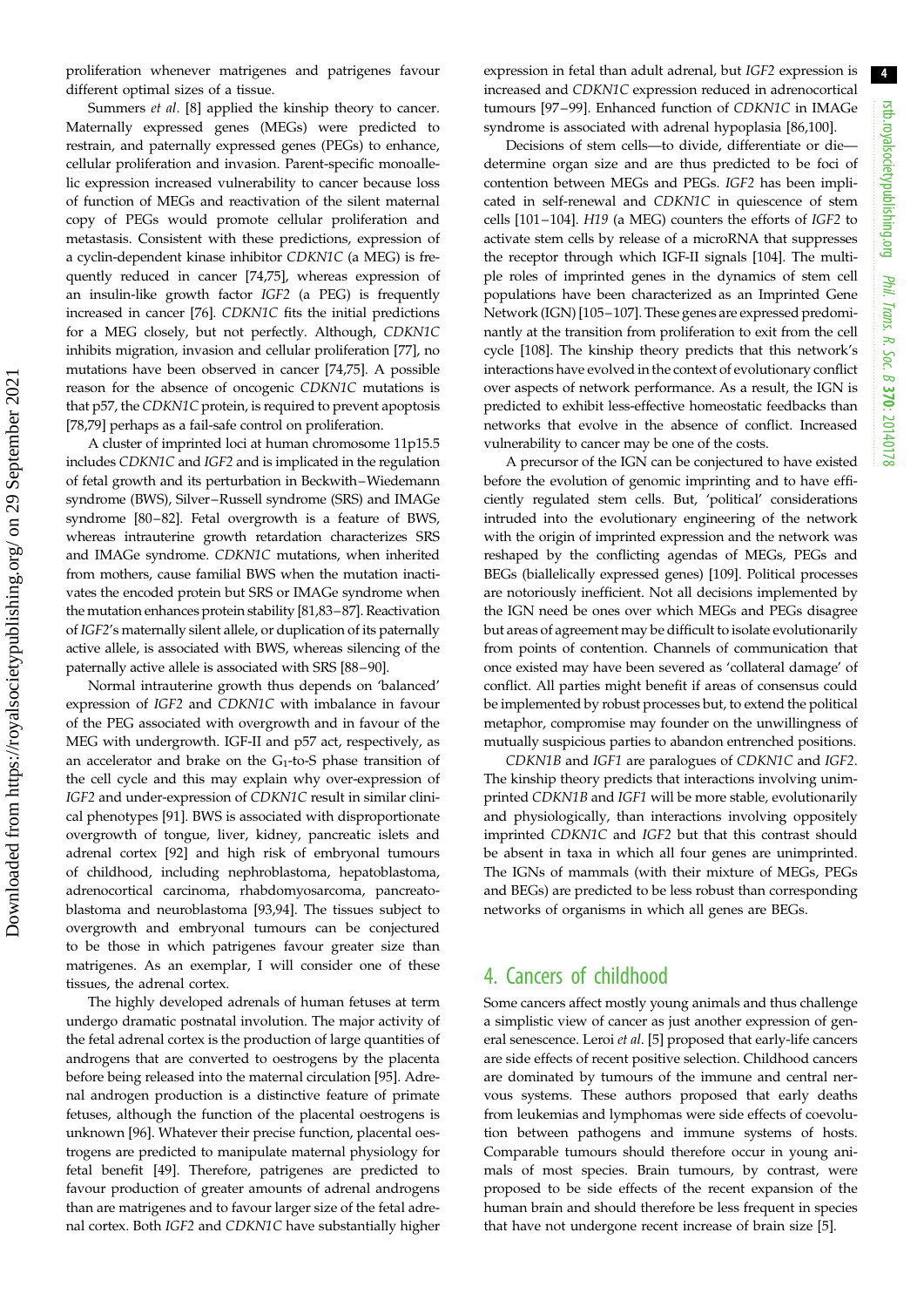<span id="page-4-0"></span>Intragenomic conflicts between MEGs and PEGs over tissue size are likely to be most intense during the prenatal and postnatal period of maternal care and therefore could contribute to a proportion of childhood cancers. Children with BWS have elevated risk of rare embryonal tumours but not of leukemias, lymphomas or brain tumours that are numerically the most important childhood cancers. The reasons for this pattern deserve study. Children with SRS are relatively macrocephalic [\[110\]](#page-7-0) and one of the few tumours reported from these children was a brain tumour [[111,112\]](#page-7-0). Igf2 appears to act as a MEG rather than a PEG in parts of the mouse brain [\[113](#page-7-0)]. Perhaps matrigenes, rather than patrigenes, favour greater expansion of some cell types within the brain [\[114](#page-7-0)].

Evolutionary hypotheses complement developmental explanations of age-specific cancer incidence. Non-epithelial tumours predominate in the first decade of life, whereas epithelial tumours dominate at older ages [[115](#page-7-0)]. Epithelia are constantly renewed and thus maintain relatively large populations of dividing stem cells at all ages. By contrast, many childhood cancers affect tissues for which most stem cell divisions occur early in life. Osteosarcomas and testicular germ cell tumours have peak incidences around the onset of puberty when previously quiescent stem cells undergo rapid expansion [5[,116](#page-7-0)]. The age-specific incidence of pediatric cancers parallels changes in human growth velocity [\[117\]](#page-7-0).

## 5. Towards a truly comparative oncology

Comparisons of cancer rates between human populations require careful epidemiological studies and the difficulties are accentuated for interspecific comparisons. Nevertheless, good comparative data would be invaluable for understanding human vulnerabilities to cancer because similarities point towards processes that are shared, whereas differences suggest species-specific factors.

In this paper, genetic conflicts associated with mammalian pregnancy are proposed to have been associated with increased vulnerability to cancer. A straightforward prediction is that mammals should experience higher rates of cancer than oviparous vertebrates (ceteris paribus). Two long-term series of necropsies from the San Diego and Philadelphia zoos suggest that tumours are indeed less common in birds than in mammals but the series combine very heterogeneous data and the evidence should be considered suggestive rather than definitive [\[118](#page-7-0),[119\]](#page-7-0). About 80% of tumours in chickens are virally induced, whereas only 20% of cancers in humans have a clear viral aetiology [\[120,121](#page-7-0)]. Is this evidence that virally induced tumours form a smaller proportion of mammalian cancers because mammals are more vulnerable to other causes of cancer? Or is it evidence that modern poultry farming creates ideal conditions for the spread of virulent viruses? The resolution of such questions will require epidemiological data on cancer incidence in multiple species.

Eutherian mammals vary in the extent to which trophoblast invades maternal tissues. Comparative studies of cancer rates in taxa with different degrees of placental invasiveness are needed [[122](#page-7-0)]. A recent study found evidence that less invasive placentas are associated with lower rates of malignant cancer. Because reduced placental invasion is the evolutionarily derived state, the authors interpreted this association as evidence that selection on mothers to resist placental invasion reduces the risk of metastatic disease (positive pleiotropy) rather than that selection on placentas to invade maternal tissues increases risk (antagonistic pleiotropy) [\[123](#page-7-0)]. My preference is to view positive pleiotropy and antagonistic pleiotropy as two sides of a single coin rather than as competing hypotheses because placental invasiveness and endometrial resistance co-evolve. Hemochorial (highly invasive) placentas tend to be associated with small body size, whereas epitheliochorial (non-invasive) placentas tend to be associated with large body size [\[124\]](#page-7-0). Thus, non-invasive placentas that are conjectured to be associated with reduced risk of cancer are associated with larger bodies that provide more opportunities for malignancy.

Naked mole-rats develop very few cancers despite suffering other maladies of old age and thus challenge the idea that viviparity increases risk of cancer [\[125\]](#page-7-0). Summers et al. predicted that monogamous species should suffer less cancer than promiscuous species because conflict between matrigenes and patrigenes is less intense [[8](#page-5-0)]. Naked mole-rat colonies appear to be founded by a single pair followed by close inbreeding within colonies [\[126](#page-7-0),[127\]](#page-7-0). Therefore, an individual's matrigenic and patrigenic alleles are often identical by descent and intragenomic conflict is greatly attenuated. Fukomys damarensis is a social mole-rat with extensive outbreeding and multiple paternity within litters [[128](#page-7-0)], whereas blind mole-rats (Spalax spp.) are solitary with very low rates of cancer [[129](#page-7-0)]. Studies of these and other species should illuminate whether mating system affects cancer rates.

Each species has its own distinctive spectrum of cancers [[130](#page-7-0)]. Breast cancers, for example, kill many women but have not been reported in great apes [\[131\]](#page-7-0). Such differences argue for taxon- and organ-specific risks that may be developmental or environmental in origin. The fact that the rates of different kinds of cancer do not vary in unison across phylogeny argues against overly simplistic theories in which all cancers have a common cause.

Acknowledgements. The paper has benefited from the comments of Athena Aktipis, Peter Apari, Bernie Crespi and Kyle Summers.

## **References**

- 1. Nunney L. 2012 The real war on cancer: the evolutionary dynamics of cancer suppression. Evol. Appl. 6, 11 – 19. [\(doi:10.1111/eva.12018](http://dx.doi.org/10.1111/eva.12018))
- 2. Caulin AF, Maley CC. 2011 Peto's paradox: evolution's prescription for cancer prevention. Trends Ecol. Evol. 26, 175– 182. [\(doi:10.1016/j.tree.2011.](http://dx.doi.org/10.1016/j.tree.2011.01.002) [01.002\)](http://dx.doi.org/10.1016/j.tree.2011.01.002)
- 3. Williams GC. 1957 Pleiotropy, natural selection, and the evolution of senescence. Evolution 11, 398 – 411. [\(doi:10.2307/2406060\)](http://dx.doi.org/10.2307/2406060)
- 4. Weinstein BS, Ciszek D. 2002 The reserve-capacity hypothesis: evolutionary origins and modern implications of a trade-off between tumorsuppression and tissue-repair. Exp. Gerontol.

37, 615 – 627. [\(doi:10.1016/S0531-5565\(02\)](http://dx.doi.org/10.1016/S0531-5565(02)00012-8) [00012-8](http://dx.doi.org/10.1016/S0531-5565(02)00012-8))

- 5. Leroi AM, Koufopanou V, Burt A. 2003 Cancer selection. Nat. Rev. Cancer 3, 226–228. ([doi:10.1038/nrc1016](http://dx.doi.org/10.1038/nrc1016))
- 6. Crespi BJ, Summers K. 2006 Positive selection in the evolution of cancer. Biol. Rev.  $81$ , 407 - 424. ([doi:10.1017/S1464793106007056\)](http://dx.doi.org/10.1017/S1464793106007056)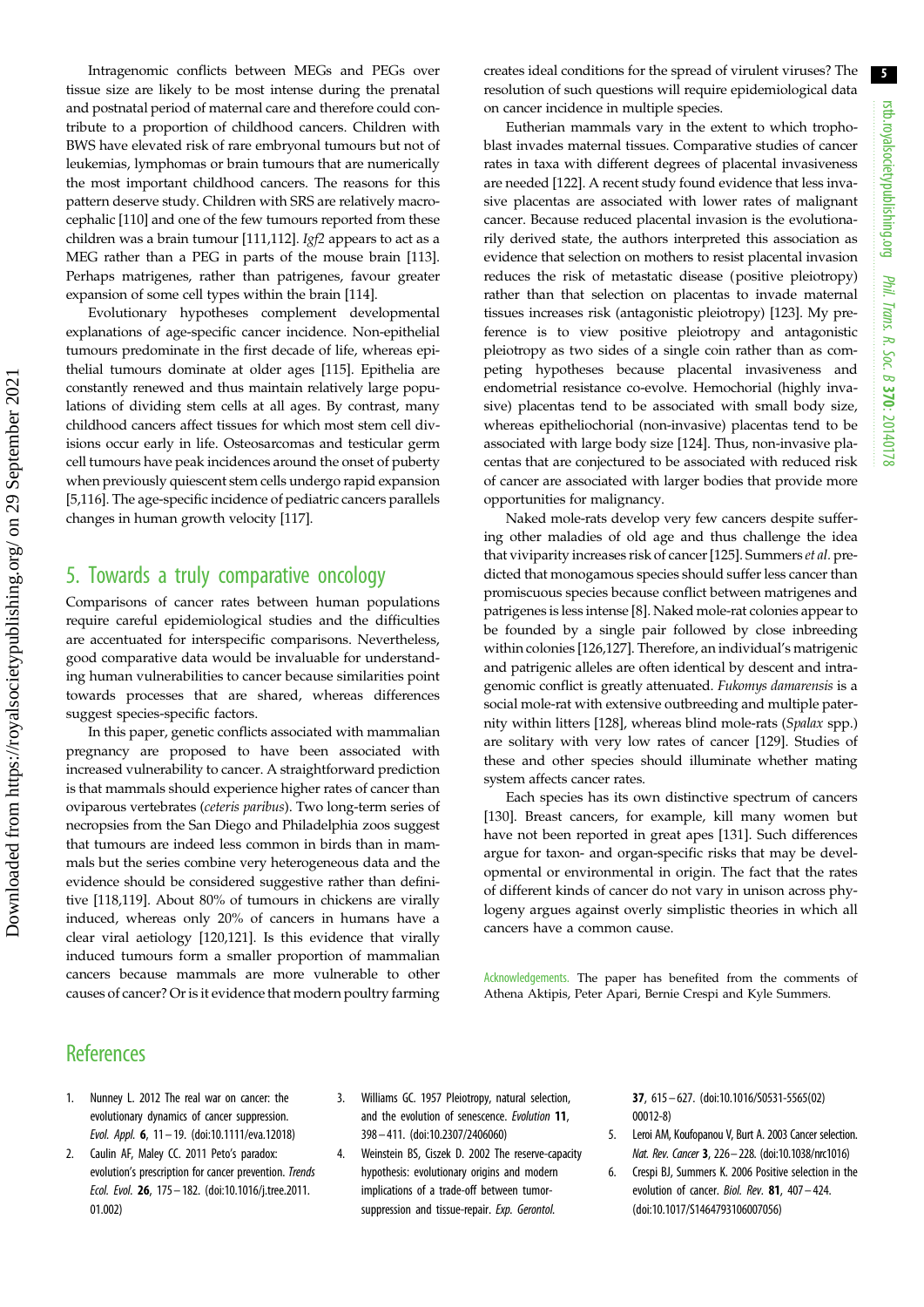- <span id="page-5-0"></span>7. Ewald PW. 2009 An evolutionary perspective on parasitism as a cause of cancer. Adv. Parasitol. 68, 21 – 43. ([doi:10.1016/S0065-308X\(08\)00602-7](http://dx.doi.org/10.1016/S0065-308X(08)00602-7))
- 8. Summers K, da Silva J, Farwell MA. 2002 Intragenomic conflict and cancer. Med. Hypotheses. 59, 170–179. [\(doi:10.1016/S0306-9877\(02\)00249-9\)](http://dx.doi.org/10.1016/S0306-9877(02)00249-9)
- Gupta GP, Massagúe J. 2006 Cancer metastasis: building a framework. Cell 127, 679– 695. ([doi:10.](http://dx.doi.org/10.1016/j.cell.2006.11.001) [1016/j.cell.2006.11.001](http://dx.doi.org/10.1016/j.cell.2006.11.001))
- 10. Anonymous. 1903 Reviews of recent books. Tumeurs du placenta et tumeurs placentaires ( placentomes malins). Par Dr. Paul Briquel. J. Obstet. Gynaecol. Brit. Emp. 4, 592-593. ([doi:10.](http://dx.doi.org/10.1111/j.1471-0528.1903.tb12890.x) [1111/j.1471-0528.1903.tb12890.x](http://dx.doi.org/10.1111/j.1471-0528.1903.tb12890.x))
- 11. Adami JG. 1902 Contribution to a discussion upon the parasitology of malignant growths (on Syncytioma malignum). Clin. J. 20,  $141 - 144$ .
- 12. Bell WB. 1925 On the specific character of malignant neoplasia. Lancet 2, 1003– 1007.
- 13. Krebs ET, Gurchot C. 1946 Trophoblast elements in cancer. Science 104, 302. [\(doi:10.1126/science.104.](http://dx.doi.org/10.1126/science.104.2700.302) [2700.302](http://dx.doi.org/10.1126/science.104.2700.302))
- 14. McManus LM, Naughton MA, Martinez-Hernandez A. 1976 Human chorionic gonadotropin in human neoplastic cells. Cancer Res. 36, 3476– 3481.
- 15. Yagel SY, Parhar RS, Jeffrey JJ, Lala PK. 1988 Normal nonmetastatic human trophoblast cells share in vitro invasive properties of malignant cells. J. Cell. Physiol. 136, 455– 462. ([doi:10.1002/jcp.](http://dx.doi.org/10.1002/jcp.1041360309) [1041360309\)](http://dx.doi.org/10.1002/jcp.1041360309)
- 16. Regelson W. 1995 Have we found the 'definitive cancer biomarker'? Cancer 76, 1299– 1301. ([doi:10.](http://dx.doi.org/10.1002/1097-0142(19951015)76:8%3C1299::AID-CNCR2820760802%3E3.0.CO;2-L) [1002/1097-0142\(19951015\)76:8](http://dx.doi.org/10.1002/1097-0142(19951015)76:8%3C1299::AID-CNCR2820760802%3E3.0.CO;2-L) < 1299::AID-CNCR [2820760802](http://dx.doi.org/10.1002/1097-0142(19951015)76:8%3C1299::AID-CNCR2820760802%3E3.0.CO;2-L) > [3.0.CO;2-L\)](http://dx.doi.org/10.1002/1097-0142(19951015)76:8%3C1299::AID-CNCR2820760802%3E3.0.CO;2-L)
- 17. Novakovic B et al. 2008 Specific tumour-associated methylation in normal human term placenta and first-trimester trophoblasts. Mol. Hum. Reprod. 14, 547– 554. ([doi:10.1093/molehr/gan046](http://dx.doi.org/10.1093/molehr/gan046))
- 18. Rama S, Rao AJ. 2004 Trophoblast 'pseudotumorigenesis': significance and contributory factors. Reprod. Biol. Endocrinol. 2, 15. ([doi:10.1186/](http://dx.doi.org/10.1186/1477-7827-2-15) [1477-7827-2-15\)](http://dx.doi.org/10.1186/1477-7827-2-15)
- 19. Ferretti ME, Bruni L, Dangles-Marie V, Pecking AP, Bellet D. 2007 Molecular circuits shared by placental and cancer cells, and their implications in the proliferative, invasive and migratory capacities of trophoblasts. Hum. Reprod. Update 13, 121 – 141. [\(doi:10.1093/humupd/dml048\)](http://dx.doi.org/10.1093/humupd/dml048)
- 20. Holtan SG, Creedon DJ, Haluska P, Markovic SN. 2009 Cancer and pregnancy: parallels in growth, invasion, and immune modulation and implications for cancer therapeutic agents. Mayo Clinic. Proc. 84, 985– 1000. ([doi:10.1016/S0025-6196\(11\)60669-1\)](http://dx.doi.org/10.1016/S0025-6196(11)60669-1)
- 21. Perry JK, Lins RJ, Lobie PE, Mitchell MD. 2010 Regulation of invasive growth: similar epigenetic mechanisms underpin tumour progression and implantation in human pregnancy. Clin. Sci. 118, 451– 457. ([doi:10.1042/CS20090503\)](http://dx.doi.org/10.1042/CS20090503)
- 22. Bax BE, Bloxam DL. 1997 Energy metabolism and glycolysis in human placental trophoblast cells during differentiation. Biochim. Biophys. Acta 1319, 283– 292. [\(doi:10.1016/S0005-](http://dx.doi.org/10.1016/S0005-2728(96)00169-7) [2728\(96\)300169-7\)](http://dx.doi.org/10.1016/S0005-2728(96)00169-7)
- 23. Vander Heiden MG, Cantley LC, Thompson CB. 2009 Understanding the Warburg effect: the metabolic requirements of cell proliferation. Science 324, 1029– 1033. [\(doi:10.1126/science.1160809](http://dx.doi.org/10.1126/science.1160809))
- 24. Horne CHW, Reid IN, Milne GD. 1976 Prognostic significance of inappropriate production of pregnancy proteins by breast cancers. Lancet 2, 279 – 282. [\(doi:10.1016/S0140-6736\(76\)90731-5](http://dx.doi.org/10.1016/S0140-6736(76)90731-5))
- 25. Inaba N, Renk T, Wurster K, Rapp W, Bohn H. 1980 Pregnancy specific  $\beta$ 1-glycoprotein (SP1) and placental specific tissue proteins (PP5, PP10, PP11, PP12) in nontrophoblastic malignant tumours. Possible markers in oncology. Klin. Wochenschr. 58, 789– 791. ([doi:10.1007/BF01478287\)](http://dx.doi.org/10.1007/BF01478287)
- 26. Chassin D et al. 1994 Identification of genes overexpressed in tumors through preferential expression screening in trophoblasts. Cancer Res. 54, 5217 – 5223.
- 27. Simpson AJG, Caballero OL, Jungbluth A, Chen YT, Old LJ. 2005 Cancer/testis antigens, gametogenesis and cancer. Nat. Rev. Cancer 5, 615– 625. [\(doi:10.](http://dx.doi.org/10.1038/nrc1669) [1038/nrc1669](http://dx.doi.org/10.1038/nrc1669))
- 28. Stenman UH, Alfthan H, Hotakainen K. 2004 Human chorionic gonadotropin in cancer. Clin. Biochem. 37, 549 – 561. [\(doi:10.1016/j.clinbiochem.2004.05.008\)](http://dx.doi.org/10.1016/j.clinbiochem.2004.05.008)
- 29. Iles RK, Delves PJ, Butler SA, 2010 Does hCG or hCGB play a role in cancer cell biology? Mol. Cell. Endocrinol. 329, 62–79. [\(doi:10.1016/j.mce.2010.07.014\)](http://dx.doi.org/10.1016/j.mce.2010.07.014)
- 30. Li Z, Li C, Du L, Zhou Y, Wu W. 2013 Human chorionic gonadotropin  $\beta$  induces migration and invasion via activating ERK1/2 and MMP-2 in human prostate cancer DU145 cells. PLoS ONE 8. e54592. ([doi:10.1371/journal.pone.0054592](http://dx.doi.org/10.1371/journal.pone.0054592))
- 31. Maston GA, Ruvolo M. 2002 Chorionic gonadotropin has a recent origin within primates and an evolutionary history of selection. Mol. Biol. Evol. 19, 320-335. [\(doi:10.1093/oxfordjournals.molbev.a004085](http://dx.doi.org/10.1093/oxfordjournals.molbev.a004085))
- 32. Mossman HW. 1987 Vertebrate fetal membranes. New Brunswick, NJ: Rutgers University Press.
- 33. Rawn SM, Cross JC. 2008 The evolution, regulation, and function of placenta-specific genes. Annu. Rev. Cell Dev. Biol. 24, 159– 181. ([doi:10.1146/annurev.](http://dx.doi.org/10.1146/annurev.cellbio.24.110707.175418) [cellbio.24.110707.175418\)](http://dx.doi.org/10.1146/annurev.cellbio.24.110707.175418)
- 34. Haig D. 2010 Fertile soil or no man's land: cooperation and conflict in the placental bed. In Placental bed disorders (eds R Pijnenborg, I Brosens, R Romero), pp. 165– 173. Cambridge, UK: Cambridge University Press.
- 35. Marchand F. 1895 Über die sogenannten 'decidualen' Geschwülste im Anschluss an normale Geburt, Abort, Blasenmole und Extrauterinschwangerschaft. Monatsschr. Gerburtsh. Gynäkol. 1, 419 – 438, 513 – 561.
- 36. Marchand F. 1898 Über das maligne Chorion-Epitheliom, nebst Mittheilung von 2 neuen Fällen. Z. Geburtsh. Gynäkol. 39,  $173 - 258$ .
- 37. Peters H. 1899 Über die Einbettung des menschlichen Eies und das früheste bisher bekannte menschliche Placentationsstadium. Leipzig, Germany: Franz Deutike.
- 38. Adami JG. 1901 The causation of cancerous and other new growths. Brit. Med. J.  $1, 621-628$ . [\(doi:10.1136/bmj.1.2098.621\)](http://dx.doi.org/10.1136/bmj.1.2098.621)
- 39. Beard J. 1902 Embryological aspects and etiology of cancer. Lancet 1, 1758 – 1761. ([doi:10.1016/S0140-](http://dx.doi.org/10.1016/S0140-6736(01)89936-0) [6736\(01\)89936-0](http://dx.doi.org/10.1016/S0140-6736(01)89936-0))
- 40. Beard J. 1904 Abstract of a lecture on the problems of cancer. Lancet 2, 1200 – 1201.
- 41. Beard J. 1905 The cancer problem. Lancet 1, 281– 283. [\(doi:10.1016/S0140-6736\(01\)42822-4](http://dx.doi.org/10.1016/S0140-6736(01)42822-4))
- 42. Beard J, Murray JA. 1895 On the phenomena of reproduction in animals and plants. Reducing division in metazoan reproduction. Ann. Bot. 9,  $448 - 455$
- 43. Haig D. 2008 Homologous versus antithetic alternation of generations and the origin of sporophytes. Bot. Rev. 74, 395 – 418. [\(doi:10.1007/](http://dx.doi.org/10.1007/s12229-008-9012-x) [s12229-008-9012-x](http://dx.doi.org/10.1007/s12229-008-9012-x))
- 44. Peterson JC, Markle GE. 1979 Politics and science in the laetrile controversy. Soc. Stud. Sci. 9, 139 - 166. ([doi:10.1177/030631277900900201](http://dx.doi.org/10.1177/030631277900900201))
- 45. Haig D. 1993 Genetic conflicts in human pregnancy. Q. Rev. Biol. 68, 495 – 532. ([doi:10.1086/418300\)](http://dx.doi.org/10.1086/418300)
- 46. Haig D. 1996 Gestational drive and the greenbearded placenta. Proc. Natl Acad. Sci. USA 93, 6547– 6551. ([doi:10.1073/pnas.93.13.6547](http://dx.doi.org/10.1073/pnas.93.13.6547))
- 47. Haig D. 1996 Altercation of generations: genetic conflicts of pregnancy. Am. J. Reprod. Immunol. 35, 226–232. ([doi:10.1111/j.1600-0897.1996.](http://dx.doi.org/10.1111/j.1600-0897.1996.tb00035.x) [tb00035.x\)](http://dx.doi.org/10.1111/j.1600-0897.1996.tb00035.x)
- 48. Haig D. 2007 Putting up resistance: maternal-fetal conflict over the control of uteroplacental blood flow. In *Endothelial biomedicine* (ed. WC Aird), pp. 135– 141. Cambridge, UK: Cambridge University Press.
- 49. Haig D. 1996 Placental hormones, genomic imprinting, and maternal–fetal communication. J. Evol. Biol. 9, 357– 380. ([doi:10.1046/j.1420-9101.](http://dx.doi.org/10.1046/j.1420-9101.1996.9030357.x) [1996.9030357.x](http://dx.doi.org/10.1046/j.1420-9101.1996.9030357.x))
- 50. Bright AS, Maser AH. 1961 Advanced abdominal pregnancy. Review of the recent literature and report of a case. Obstet. Gynecol. 17, 316 – 324.
- 51. Harris LK. 2010 Trophoblast-vascular cell interactions in early pregnancy: how to remodel a vessel. Placenta 31, S93– S98. ([doi:10.1016/j.placenta.](http://dx.doi.org/10.1016/j.placenta.2009.12.012) [2009.12.012](http://dx.doi.org/10.1016/j.placenta.2009.12.012))
- 52. Khong TY, de Wolf F, Robertson WB, Brosens I. 1986 Inadequate maternal vascular response to placentation in pregnancies complicated by preeclampsia and by small-for-gestational-age infants. Brit. J. Obstet. Gynaecol. 93, 1049– 1059. ([doi:10.](http://dx.doi.org/10.1111/j.1471-0528.1986.tb07830.x) [1111/j.1471-0528.1986.tb07830.x\)](http://dx.doi.org/10.1111/j.1471-0528.1986.tb07830.x)
- 53. Brosens I, Khong TY. 2010 Defective spiral artery remodeling. In Placental bed disorders (eds R Pijnenborg, I Brosens, R Romero), pp. 11 – 21. Cambridge, UK: Cambridge University Press.
- 54. Smith SD, Dunk CE, Aplin JD, Harris LK, Jones RL. 2009 Evidence for immune cell involvement in decidual spiral artery remodeling in early human pregnancy. Am. J. Pathol. 174, 1959 – 1971. [\(doi:10.](http://dx.doi.org/10.2353/ajpath.2009.080995) [2353/ajpath.2009.080995\)](http://dx.doi.org/10.2353/ajpath.2009.080995)
- 55. Hazan AD, Smith SD, Jones RL, Whittle W, Lye SJ, Dunk CE. 2010 Vascular– leukocyte interactions. Mechanisms of human decidual spiral artery remodeling in vitro. Am. J. Pathol. 177, 1017– 1030. ([doi:10.2353/ajpath.2010.091105\)](http://dx.doi.org/10.2353/ajpath.2010.091105)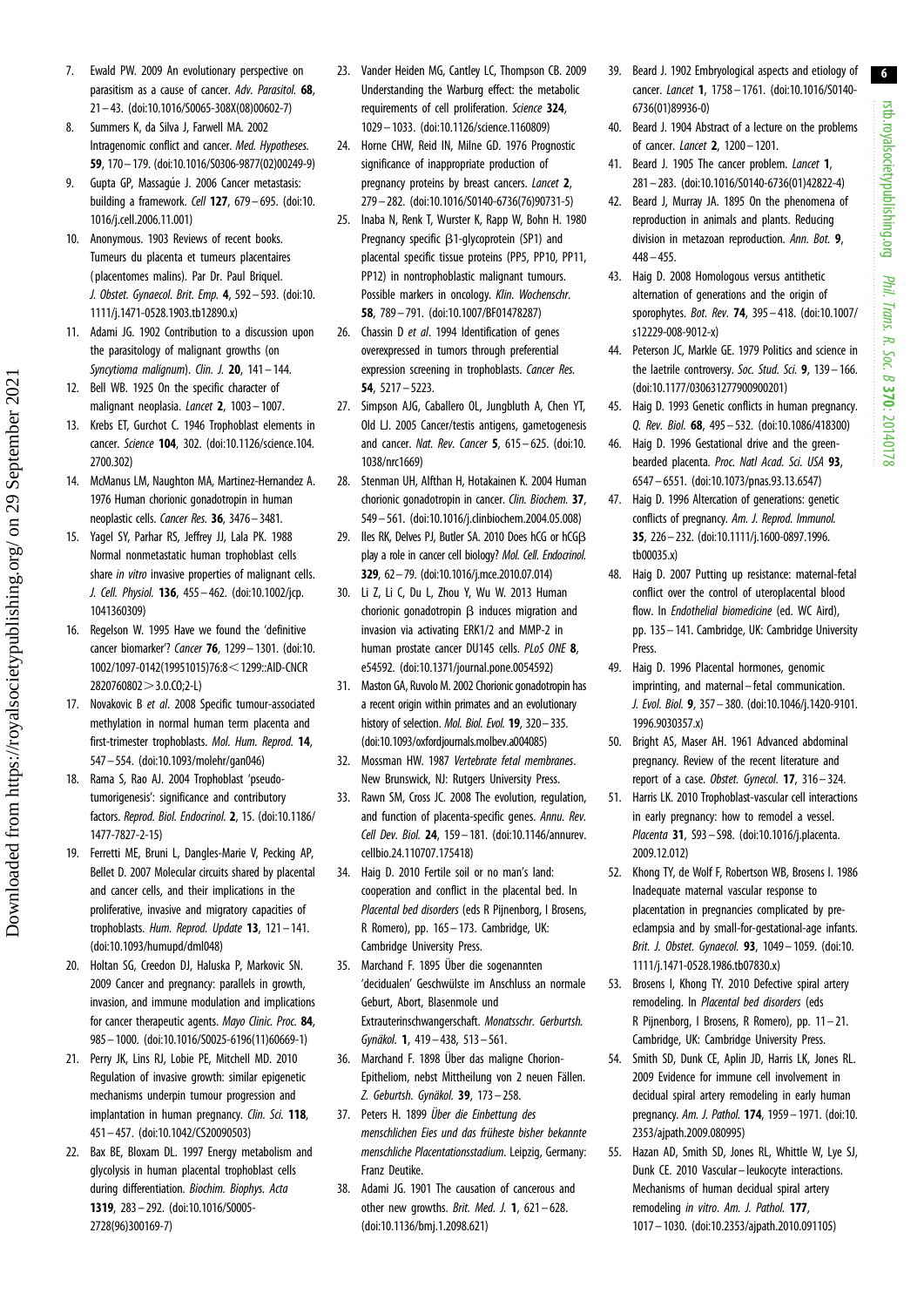rstb.royalsocietypublishing.org rstb.royalsocietypublishing.org Phil. Trans. R. Soc. B 370: 20140178

7

- 87. Eggermann T et al. 2014 CDKN1C mutations: two sides of the same coin. Trends Mol. Med. 20, 614– 622. [\(doi:10.1016/j.molmed.2014.09.001](http://dx.doi.org/10.1016/j.molmed.2014.09.001)) 88. Weksberg R, Shen DR, Fei YL, Song QL, Squire J. 1993 Disruption of insulin-like growth factor 2 imprinting in Beckwith –Wiedemann syndrome. Nat. Genet. 5, 143– 150. ([doi:10.1038/ng1093-143](http://dx.doi.org/10.1038/ng1093-143)) 89. Algar EM, St. Heaps L, Darmanian A, Dagar V, Prawitt D, Peters GB, Collins F. 2007 Paternally inherited submicroscopic duplication at 11p15.5 implicates insulin-like growth factor II in overgrowth and Wilms' tumorigenesis. Cancer Res. 67, 2360 – 2365. [\(doi:10.1158/0008-5472.CAN-06-3383](http://dx.doi.org/10.1158/0008-5472.CAN-06-3383)) 90. Yamazawa K et al. 2008 Molecular and clinical findings and their correlations in Silver–Russell syndrome: implications for a positive role of IGF2 in growth determination and differential imprinting regulation of the IGF2-H19 domain in bodies and placentas. J. Mol. Med. 86, 1171 – 1181. [\(doi:10.](http://dx.doi.org/10.1007/s00109-008-0377-4)
- 91. Caspary T, Cleary MA, Perlman EJ, Zhang P, Elledge SJ, Tilghman SM. 1999 Oppositely imprinted genes  $p57<sup>KIP2</sup>$  and *lgf2* interact in a mouse model of Beckwith –Wiedemann syndrome. Genes Dev. 13, 3115– 3124. [\(doi:10.1101/gad.13.23.3115](http://dx.doi.org/10.1101/gad.13.23.3115))

[1007/s00109-008-0377-4](http://dx.doi.org/10.1007/s00109-008-0377-4))

causes a gain-of-function phenotype in patients with IMAGe syndrome. PLoS ONE 8, e75137. ([doi:10.1371/journal.pone.0075137](http://dx.doi.org/10.1371/journal.pone.0075137))

- 92. Weksberg R, Shuman C, Beckwith JB. 2010 Beckwith –Wiedemann syndrome. Eur. J. Hum. Genet. 18, 8– 14. [\(doi:10.1038/ejhg.2009.106\)](http://dx.doi.org/10.1038/ejhg.2009.106)
- 93. Wiedemann HR. 1983 Tumours and hemihypertrophy associated with Wiedemann – Beckwith syndrome. Eur. J. Pediatr. 141, 129. ([doi:10.1007/BF00496807](http://dx.doi.org/10.1007/BF00496807))
- 94. Cohen MM. 2005 Beckwith-Wiedemann syndrome: historical, clinicopathological, and etiopathogenetic perspectives. Pediatr. Dev. Pathol. 8, 287– 304. ([doi:10.1007/s10024-005-1154-9](http://dx.doi.org/10.1007/s10024-005-1154-9))
- 95. Mesiano S, Jaffe RB. 1997 Developmental and functional biology of the primate fetal adrenal cortex. Endocr. Rev. 18, 378– 403. [\(doi:10.1210/er.](http://dx.doi.org/10.1210/er.18.3.378) [18.3.378](http://dx.doi.org/10.1210/er.18.3.378))
- 96. Rainey WE, Rehman KS, Carr BR. 2004 The human fetal adrenal: making adrenal androgens for placental estrogens. Semin. Reprod. Med. 22, 327– 336. [\(doi:10.1055/s-2004-861549\)](http://dx.doi.org/10.1055/s-2004-861549)
- 97. Rainey WE, Carr BR, Wang ZN, Parker CR. 2001 Gene profiling of human fetal and adult adrenals. J. Endocrinol. 171, 209– 215. ([doi:10.1677/](http://dx.doi.org/10.1677/joe.0.1710209) [joe.0.1710209](http://dx.doi.org/10.1677/joe.0.1710209))
- 98. Giordano TJ et al. 2003 Distinct transcriptional profiles of adrenocortical tumors uncovered by DNA microarray analysis. Am. J. Pathol. **162**, 521-531. ([doi:10.1016/S0002-9440\(10\)63846-1](http://dx.doi.org/10.1016/S0002-9440(10)63846-1))
- 99. West AN et al. 2007 Gene expression profiling of childhood adrenocortical tumors. Cancer Res. 67, 600– 608. [\(doi:10.1158/0008-5472.CAN-06-3767](http://dx.doi.org/10.1158/0008-5472.CAN-06-3767))
- 100. Vilain E, Le Merrer M, Lecointre C, Desangles F, Kay MA, Maroteaux P, McCabe ERB. 1999 IMAGe, a new clinical association of Intrauterine growth retardation, Metaphyseal dysplasia, Adrenal hyoplasia congenita, and Genital anomalies. J. Clin.
- <span id="page-6-0"></span>56. Randall S, Buckley CH, Fox H. 1987 Placentation in the fallopian tube. Int. J. Gynecol. Pathol.  $6$ , 132-139. [\(doi:10.1097/00004347-198706000-00005](http://dx.doi.org/10.1097/00004347-198706000-00005))
- 57. Fisher SJ, Leitch MS, Kantor MS, Basbaum CB, Kramer RH. 1985 Degradation of extracellular matrix by the trophoblastic cells of first-trimester human placentas. J. Cell. Biochem. 27, 31– 41. ([doi:10.](http://dx.doi.org/10.1002/jcb.240270105) [1002/jcb.240270105\)](http://dx.doi.org/10.1002/jcb.240270105)
- 58. Abrahams VM, Straszewski-Chavez SL, Guller S, Mor G. 2004 First trimester trophoblast cells secrete Fas ligand which induces immune cell apoptosis. Mol. Hum. Reprod. 10, 55 – 63. ([doi:10.1093/molehr/](http://dx.doi.org/10.1093/molehr/gah006) [gah006\)](http://dx.doi.org/10.1093/molehr/gah006)
- 59. Straszewski-Chavez SL, Abrahams VM, Funai EF, Mor G. 2004 X-linked inhibitor of apoptosis (XIAP) confers human trophoblast cell resistance to Fasmediated apoptosis. Mol. Hum. Reprod. 10, 33– 41. [\(doi:10.1093/molehr/gah001](http://dx.doi.org/10.1093/molehr/gah001))
- 60. Marchand F. 1903 On malignant chorionepithelioma. J. Obstet. Gynæcol. Brit. Emp. 4, 74 – 79. ([doi:10.1111/j.1471-0528.](http://dx.doi.org/10.1111/j.1471-0528.1903.tb11781.x) [1903.tb11781.x\)](http://dx.doi.org/10.1111/j.1471-0528.1903.tb11781.x)
- 61. Kajii T, Ohama K. 1977 Androgenetic origin of hydatidiform mole. Nature 268, 633 – 634. ([doi:10.](http://dx.doi.org/10.1038/268633a0) [1038/268633a0\)](http://dx.doi.org/10.1038/268633a0)
- 62. Wake N, Takagi N, Sasaki M. 1978 Androgenesis as a cause of hydatidiform mole. J. Natl Cancer Inst. 60 $51 - 53$
- 63. Benirschke K, Burton GJ, Baergen RN. 2012 Pathology of the human placenta. New York, NY: Springer.
- 64. Vassilakos P, Riotton G, Kajii T. 1977 Hydatidiform mole: two entities. Am. J. Obstet. Gynecol. 126,  $167 - 170$
- 65. Zaragoza MV, Surti U, Redline RW, Millie E, Chakravarti A, Hassold TJ. 2000 Parental origin and phenotype of triploidy in spontaneous abortions: predominance of diandry and association with the partial hydatidiform mole. Am. J. Hum. Genet. 66, 1807 – 1820. [\(doi:10.1086/302951](http://dx.doi.org/10.1086/302951))
- 66. Witters I, Fryns JP. 2008 Triploidy: 109 prenatal diagnoses. Ultrasound  $16$ ,  $21 - 23$ . ([doi:10.1179/](http://dx.doi.org/10.1179/174313408X259427) [174313408X259427](http://dx.doi.org/10.1179/174313408X259427))
- 67. Murdoch S et al. 2006 Mutations in NALP7 cause recurrent hydatidiform moles and reproductive wastage in humans. Nat. Genet. 38, 300-301. [\(doi:10.1038/ng1740\)](http://dx.doi.org/10.1038/ng1740)
- 68. Parry DA et al. 2011 Mutations causing familial biparental hydatidiform mole implicate C6orf221 as a possible regulator of genomic imprinting in the human oocyte. Am. J. Hum. Genet. 89, 451– 458. [\(doi:10.1016/j.ajhg.2011.08.002\)](http://dx.doi.org/10.1016/j.ajhg.2011.08.002)
- 69. Fallahian M, Sebire NJ, Savage PM, Seckl MJ, Fisher RA. 2013 Mutations in NLRP7 and KHDC3L confer a complete hydatidiform mole phenotype on digynic triploid conceptions. Hum. Mut. 34, 301– 308. [\(doi:10.1002/humu.22228\)](http://dx.doi.org/10.1002/humu.22228)
- 70. Lurain JR. 2010 Gestational trophoblastic disease I: epidemiology, pathology, clinical presentation and diagnosis of gestational trophoblastic disease, and management of hydatidiform mole. Am. J. Obstet. Gynecol. 203, 531– 539. ([doi:10.1016/j.ajog.2010.](http://dx.doi.org/10.1016/j.ajog.2010.06.073) [06.073\)](http://dx.doi.org/10.1016/j.ajog.2010.06.073)
- 71. Haig D, Westoby M. 1989 Parent-specific gene expression and the triploid endosperm. Am. Nat. 134, 147 – 155. [\(doi:10.1086/284971](http://dx.doi.org/10.1086/284971))
- 72. Trivers R, Burt A. 1999 Kinship and genomic imprinting. In Genomic imprinting (ed. R Ohlsson), pp. 1– 21. Berlin, Germany: Springer.
- 73. Haig D. 1992 Genomic imprinting and the theory of parent-offspring conflict. Sem. Dev. Biol. 3,  $153 - 160.$
- 74. Pateras IS, Apostolopoulou K, Niforou K, Kotsinas A, Gorgoulis VG. 2009  $p57^{Kip2}$ : 'Kip'ing the cell under control. Mol. Cancer Res. 7, 1902– 1919. [\(doi:10.](http://dx.doi.org/10.1158/1541-7786.MCR-09-0317) [1158/1541-7786.MCR-09-0317](http://dx.doi.org/10.1158/1541-7786.MCR-09-0317))
- 75. Borriello A, Caldarelli I, Bencivenga D, Criscuolo M, Cucciolla V, Tramontano A, Oliva A, Perrotta S, Della Ragione F. 2011  $p57^{Kip2}$  and cancer: time for a critical appraisal. Mol. Cancer Res. 9, 1269– 1284. [\(doi:10.1158/1541-7786.MCR-11-0220](http://dx.doi.org/10.1158/1541-7786.MCR-11-0220))
- 76. Livingstone C. 2013 IGF2 and cancer. Endocr. Relat. Cancer 20, R321 –R339. [\(doi:10.1530/ERC-13-0231\)](http://dx.doi.org/10.1530/ERC-13-0231)
- 77. Kavanagh E, Joseph B. 2011 The hallmarks of CDKN1C ( p57, KIP2) in cancer. Biochim. Biophys. Acta 1816, 50 - 56. [\(doi:10.1016/j.bbcan.2011.03.](http://dx.doi.org/10.1016/j.bbcan.2011.03.002)  $(002)$  $(002)$  $(002)$
- 78. Yan Y, Frisén J, Lee MH, Massagué J, Barbacid M. 1997 Ablation of the CDK inhibitor gene  $p57^{Kip2}$ results in increased apoptosis and delayed differentiation during mouse development. Genes Dev. 11, 973 – 983. [\(doi:10.1101/gad.11.8.973](http://dx.doi.org/10.1101/gad.11.8.973))
- 79. Ma Y, Cress WD. 2007 Transcriptional upregulation of p57 (Kip2) by the cyclin-dependent kinase inhibitor BMS-387032 is E2F dependent and serves as a negative feedback loop limiting cytotoxicity. Oncogene 26, 3532– 3540. [\(doi:10.1038/sj.onc.](http://dx.doi.org/10.1038/sj.onc.1210143) [1210143\)](http://dx.doi.org/10.1038/sj.onc.1210143)
- 80. Eggermann T, Eggermann K, Schönherr N. 2008 Growth retardation versus overgrowth: Silver– Russell syndrome is genetically opposite to Beckwith –Wiedemann syndrome. Trends Genet. 24, 195 – 204. [\(doi:10.1016/j.tig.2008.01.003](http://dx.doi.org/10.1016/j.tig.2008.01.003))
- 81. Arboleda VA et al. 2012 Mutations in the PCNAbinding domain of CDKN1C cause IMAGe syndrome. Nat. Genet. 44, 788 – 792. ([doi:10.1038/ng.2275\)](http://dx.doi.org/10.1038/ng.2275)
- 82. Jacob KJ, Robinson WP, Lefebvre L. 2013 Beckwith –Wiedemann and Silver–Russell syndromes: opposite developmental imbalances in imprinted regulators of placental function and embryonic growth. Clin. Genet. 84, 326-334. [\(doi:10.1111/cge.12143\)](http://dx.doi.org/10.1111/cge.12143)
- 83. Hatada I et al. 1996 An imprinted gene  $p57^{KIP2}$  is mutated in Beckwith –Wiedemann syndrome. Nat. Genet. 14, 171 – 173. ([doi:10.1038/ng1096-171](http://dx.doi.org/10.1038/ng1096-171))
- 84. Romanelli V et al. 2010 CDKN1C ( $p57^{Kip2}$ ) analysis in Beckwith –Wiedemann syndrome (BWS) patients: genotype-phenotype correlations, novel mutations, and polymorphisms. Am. J. Med. Genet. 152A, 1390 – 1397. [\(doi:10.1002/ajmg.a.33453](http://dx.doi.org/10.1002/ajmg.a.33453))
- 85. Brioude F et al. 2013 CDKN1C mutation affecting the PCNA-binding domain as a cause of familial Russell Silver syndrome. J. Med. Genet.  $50$ ,  $823 - 830$ . [\(doi:10.1136/jmedgenet-2013-101691](http://dx.doi.org/10.1136/jmedgenet-2013-101691))
- 86. Hamajima N, Johmura Y, Suzuki S, Nakanishi M, Saitoh S. 2013 Increased protein stability of CDKN1C